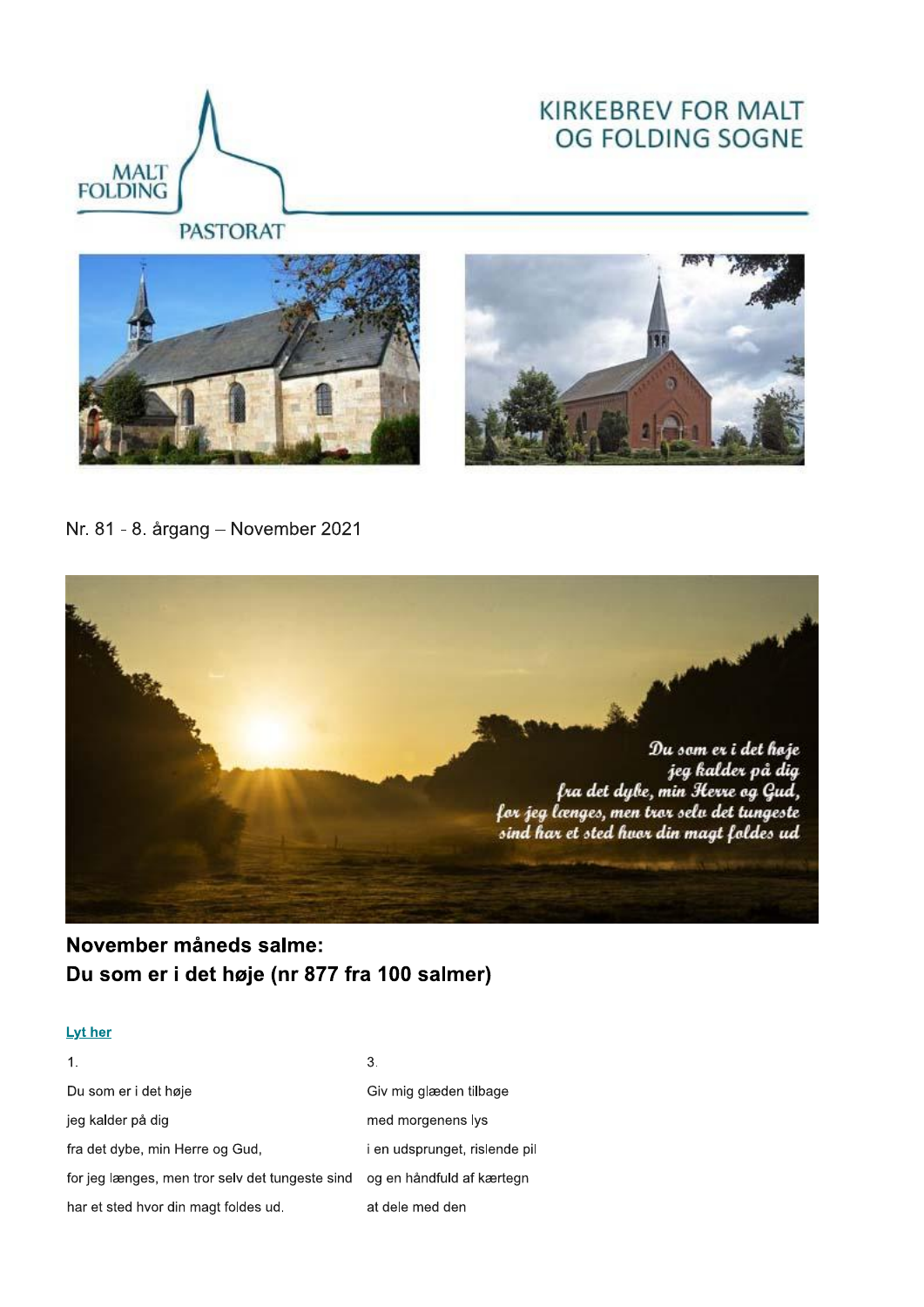der har glemt både latter og smil.

| 2.                             | 4.                                     |
|--------------------------------|----------------------------------------|
| Lær mig kunsten at tie         | Læg din fred i mit hjerte              |
| og vente i tro                 | jeg stoler på dig                      |
| til jeg mærker du tier med mig | når du siger min synd er forladt       |
| i en tostemmig stilhed         | når du taler i mørket                  |
| skal banes en vej              | da lyser min sjæl                      |
| der kan lede min tanke til dig | som når hvidtjørnen blomstrer ved nat. |

Tekst: Lisbeth Smedegaard Andersen 2008 Melodi: Aksel Krogslund Olesen 2010

### Gudstjenesteplan November 2021

| Dato     |                | <b>Malt</b>                        | <b>Folding</b>                     | <b>Bemærkninger</b>                                      |
|----------|----------------|------------------------------------|------------------------------------|----------------------------------------------------------|
| 7. nov.  | Allehelgen     | 17.00<br>Anne-Marie Moss<br>Hansen | 15:30<br>Anne-Marie Moss<br>Hansen |                                                          |
| 14. nov. | 24. trin       | 09:00<br>Erling Kristensen         | 10:30<br>Erling Kristensen         |                                                          |
| 28. nov. | 1. s. i advent | 10.30<br>Jonna Pedersen            | 09.00<br>Kim Klarlund Bach         | 17.00 Johanneskirken<br>Fredslyset<br>Inge Klarlund Bach |
| 5. dec.  | 2. s. i advent |                                    | 9.00<br>Peter Viuff                |                                                          |
| 12. dec. | 3. s. i advent | 14.00<br>Jacob Bjorholm            | 15.30<br>Jacob Bjorholm            |                                                          |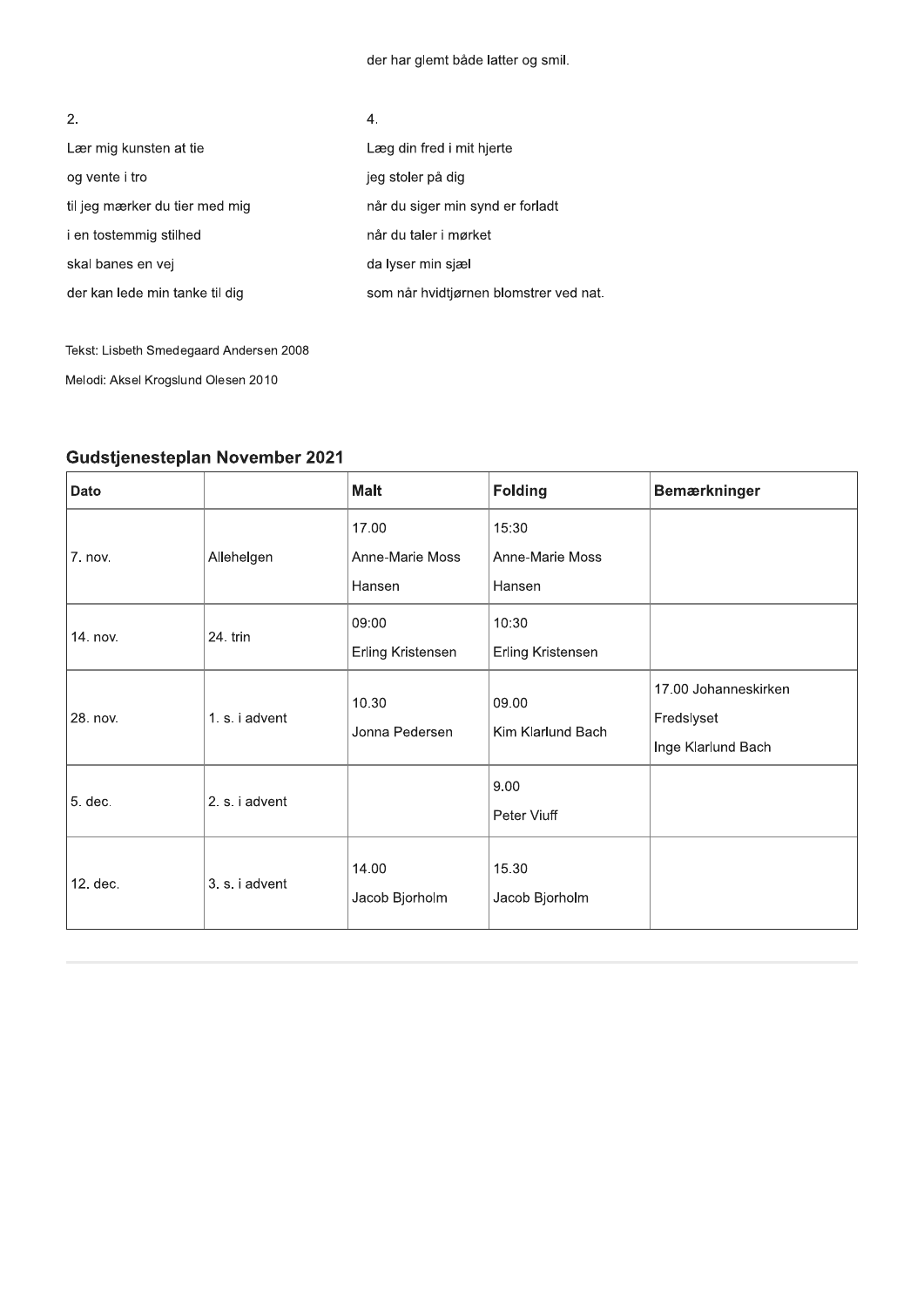

### Hyggeligt adventsmøde i konfirmandstuen

Tirsdag d. 30/11 kl. 19.00 kommer Steffen Bendix Pedersen, tidligere forstander på Ladelund Efterskole og fortæller. Vi skal høre om at være leder på en efterskole, om unge af i dag, og om Steffens liv i øvrigt. Kom og hør foredraget, som krydres med adventssange, kaffe, kage og bridgeblanding.



## Litteraturkredsen er startet igen

Den første mødegang har vi drøftet islandsk litteratur om stærke kvinder: Kristín Marja Baldursdóttir: Karitas – uden titel. Det er også emnet næste gang (2. november), hvor vi skal arbejde med fortsættelsen: Karitas - kaos på lærred. Emnet er vedkommende: hvordan forbinder man det at gøre karriere med det at have børn??

Til vores møde i december skal vi læse Vintereventyr af Karen Blixen – én af de få danske forfattere, som er blevet verdensberømt.

Eventyrernes gennemgående spørgsmål kredser om, hvorledes mennesket er skæbnebestemt - kan det enkelte individ ændre tiden og skæbnen? - Vi er spændt på, hvad svaret er på dét spørgsmål.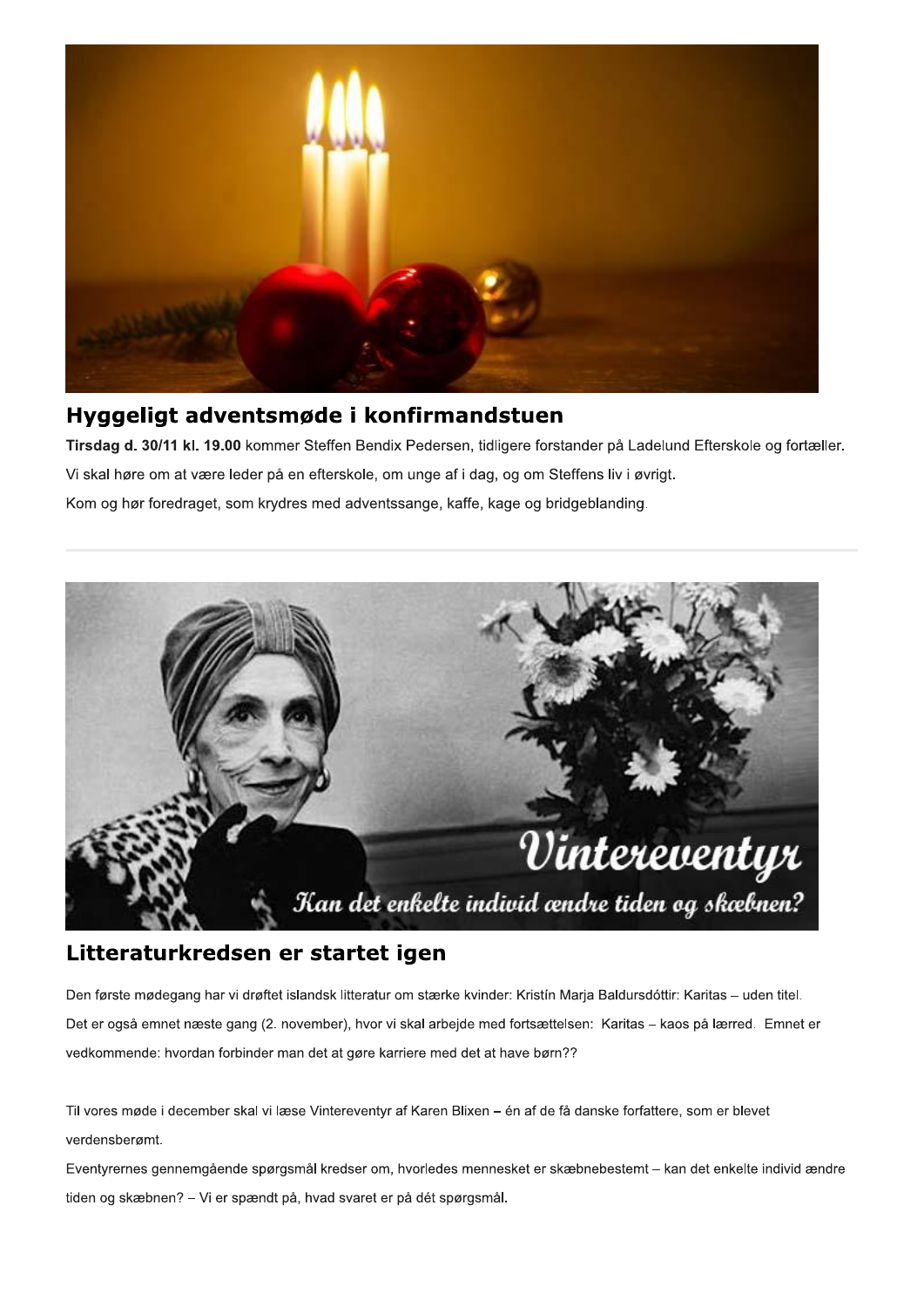Vi har endnu ikke bestemt, hvad vi skal læse i foråret 2022, men mødedatoerne ligger fast, de er som følger:

Tirsdag den 4. januar

Tirsdag den 1. februar

Tirsdag den 1. marts

Tirsdag den 5. april

Vi mødes - som det fremgår ovenfor - den første tirsdag i måneden fra kl. 19-21 i konfirmandstuen i Folding. Hvis du skulle have lyst til at deltage, så ring eller skriv til mig: Mobil 2022 3770 /Mail: fleboholm@gmail.com

Mange hilsner Hanne Flebo Tovholder i Litteraturkredsen



## Velkommen til rejsegilde i Folding

Fredag d. 5.11. 2021 holder vi rejsegilde i det nye Sognehus i Folding fra kl. 12.00 - 14.30. Tidsplanen er ca. 5 uger forsinket pga. leveringsvanskeligheder af spær. Nu er spærene kommet på plads og der er kommet undertag på, så regnen kan holdes ude, inden tagdækning af skiffertaget startes. Dermed kan man gå tørskoet rundt inde i huset, og se rumfordelingen. På billedet kan anes den smukke udsigt der er fra huset.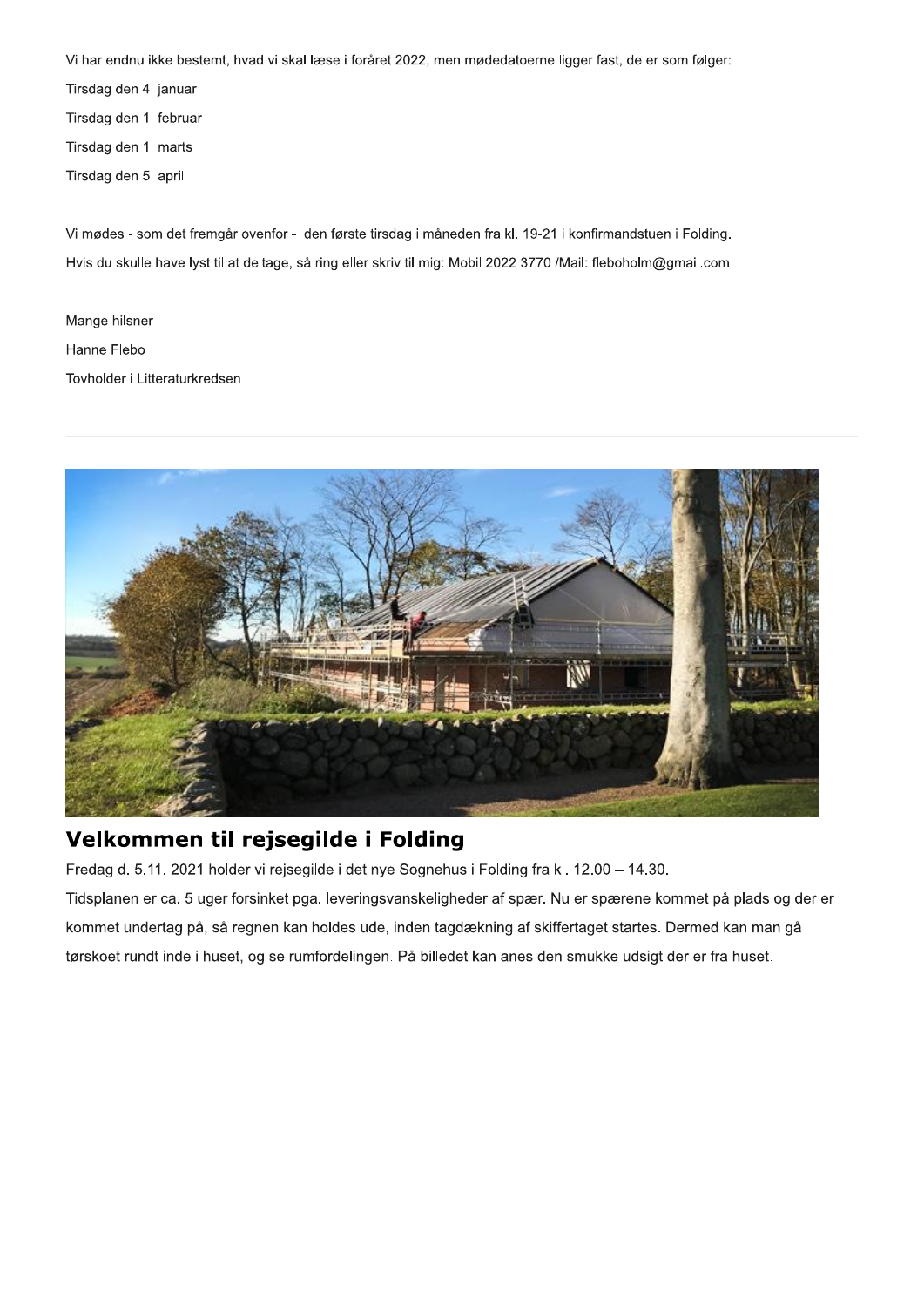

Herefter skulle alt gå som planlagt, og vi glæder os til at tage det nye sognehus i brug ved årsskiftet.

#### **Rigmor Bruun**



# Sangformiddag med sangønsker i Folding kirke 17. nov

At synge sammen er godt for helbredet og for humøret!

Alle er velkomne til at deltage i sangformiddag i Folding Kirke d. 17. nov kl. 10:00-11:30.

Organist Tove Kjær sidder ved klaveret og er parat til at efterkomme så mange sangønsker fra højskolesangbogen som muligt.

Undervejs holder vi en kort pause til en snak, hvor man også kan nyde sin medbragte kaffe, te, frugt osv.

Vel mødt!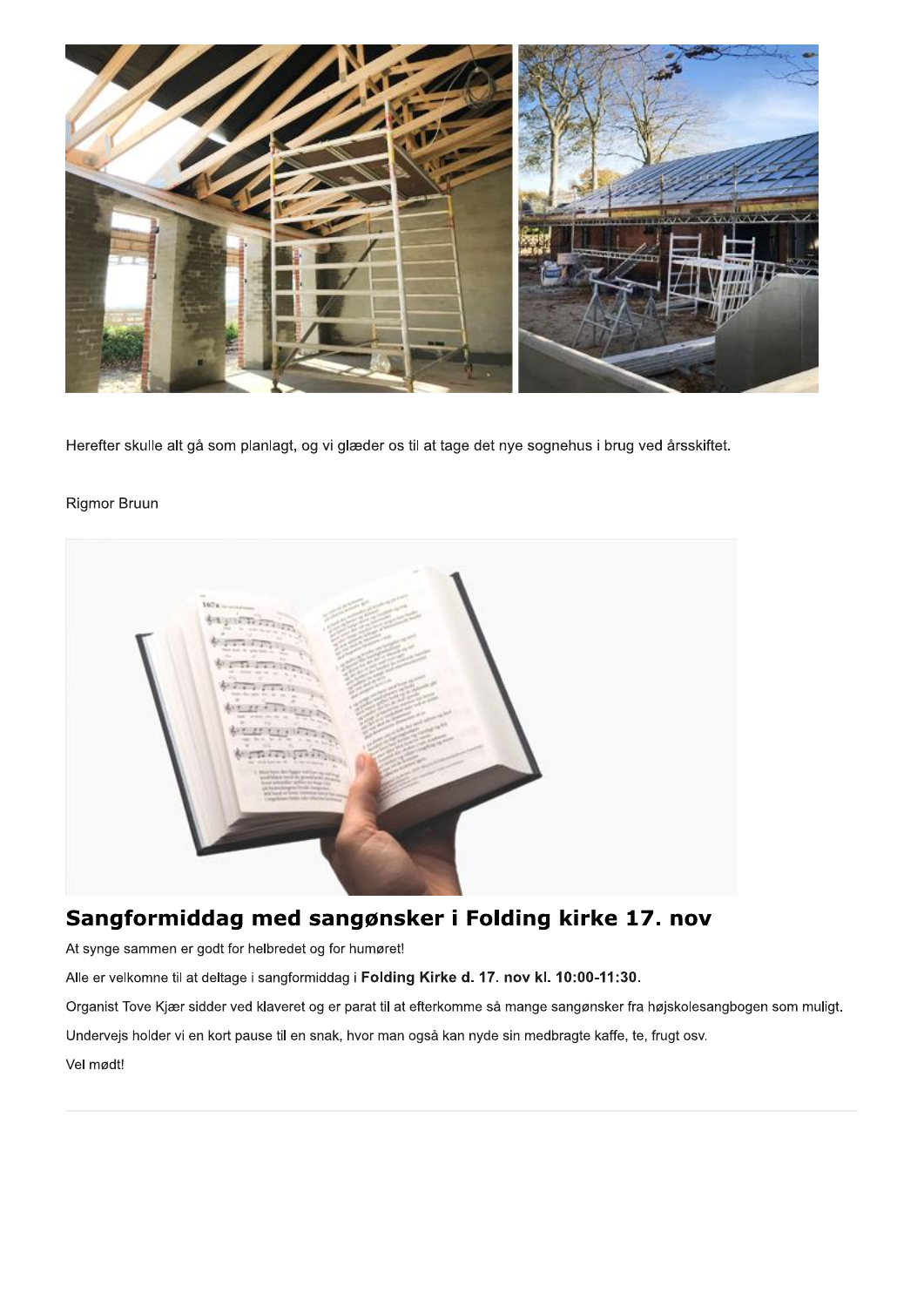

# Sæt kryds i kalenderen

Julen nærmer sig, og vi glæder os til at kunne invitere dig til julekoncerter: Søndag d. 5 december kl. 14.00: julekoncert med luciaoptog i Malt Kirke Tirsdag d. 7 december kl. 19.00: julekoncert med luciaoptog i Folding Kirke

### Døbte:

**Malt Kirke:** 

Ingen

#### **Folding Kirke:**

Ingen

## Viet:

Ingen

Printvenlig version

# **Malt og Folding Kirker**